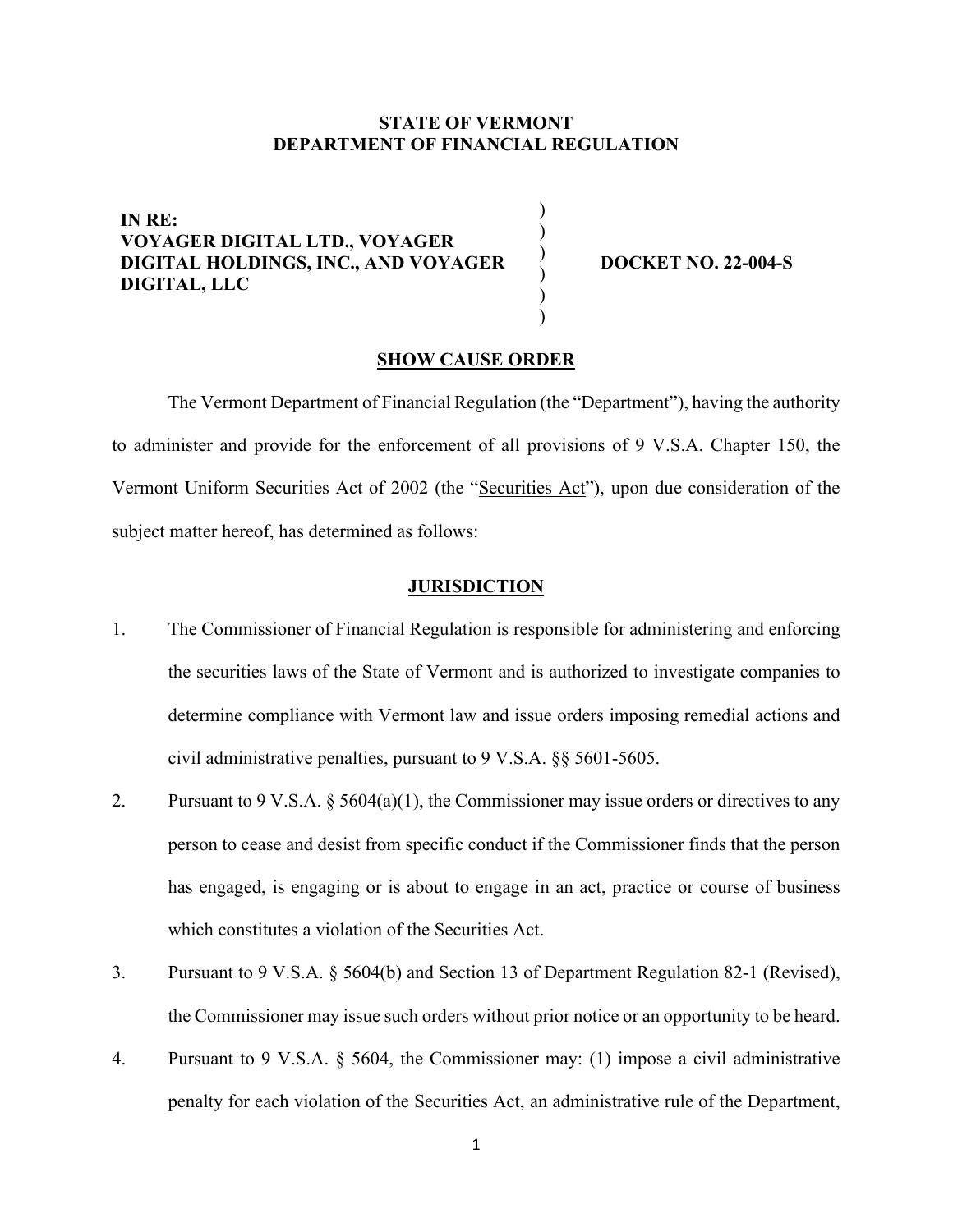or an order of the Commissioner relating to securities, of up to \$15,000 per violation; and (2) require a company to make restitution or provide disgorgement of any sums shown to have been obtained in violation of the Securities Act, plus interest at the legal rate.

#### **RESPONDENTS**

- 5. Voyager Digital Ltd. ("Voyager Limited") is incorporated in British Columbia, Canada and conducts business in the State of Vermont through its wholly owned subsidiaries. Voyager Limited's principal place of business is located at 33 Irving Plaza, Suite 3060, New York, New York. Voyager Limited is the parent company for various subsidiaries, including Voyager Digital Holdings, Inc.
- 6. Voyager Digital Holdings, Inc. ("Voyager Holdings"), a wholly owned subsidiary of Voyager Limited, is a Delaware corporation that conducts business in the State of Vermont through its wholly owned subsidiaries. Voyager Holdings is the holding company for Voyager Limited's subsidiaries in the United States, including Voyager Digital LLC.
- 7. Voyager Digital, LLC ("Voyager") is a Delaware limited liability company that conducts business in the State of Vermont. Voyager's principal place of business is located at 185 Hudson Street, Jersey City, New Jersey. Voyager is a wholly owned subsidiary of Voyager Holdings and Voyager Limited. Voyager provides user-facing products and services to customers in the United States, including in Vermont.
- 8. Voyager Limited, Voyager Holdings, and Voyager are referred to herein collectively as the "Respondents."

2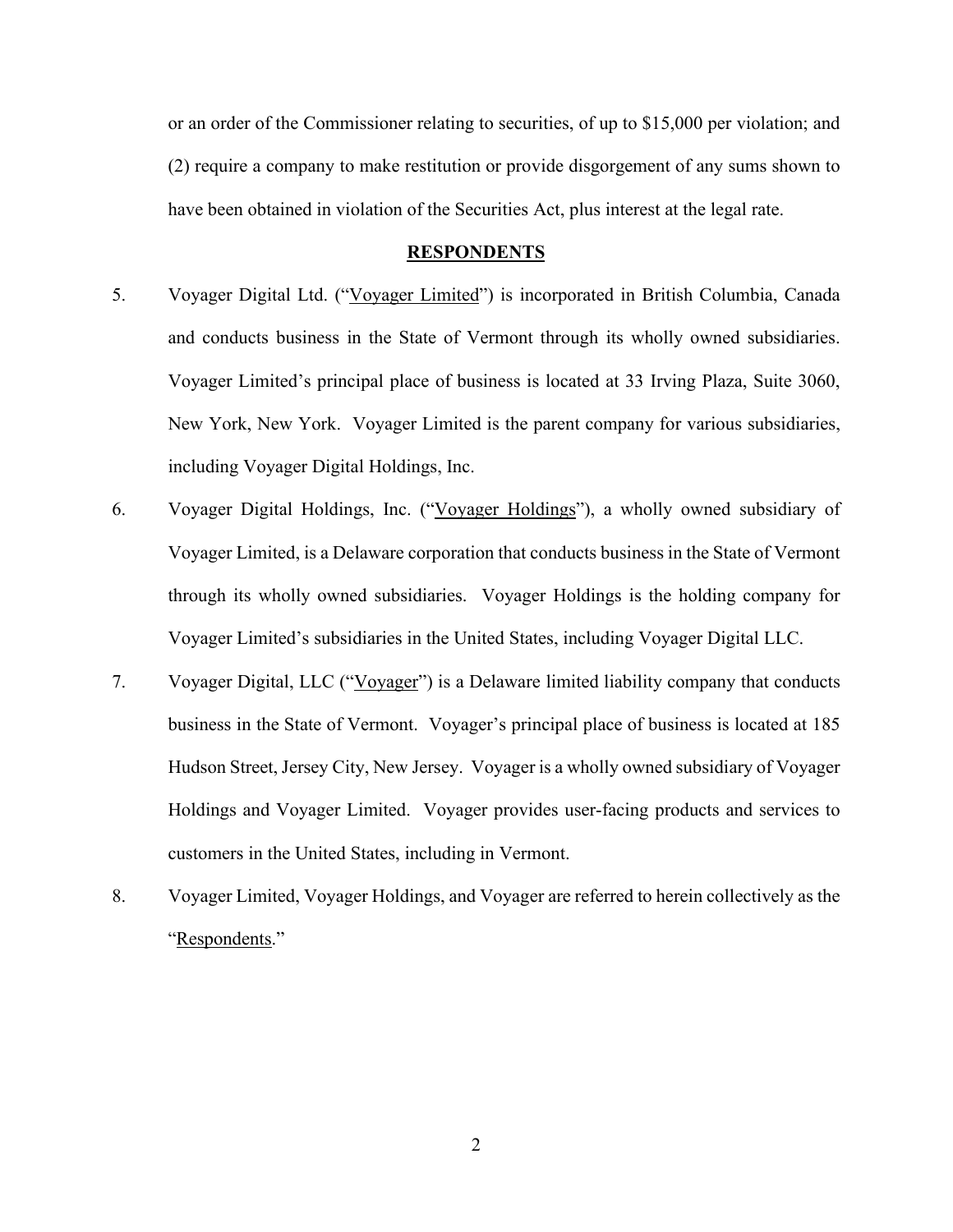### **BACKGROUND AND FINDINGS OF FACT**

## The Crypto Interest Accounts

- 9. Voyager is a financial services company that generates revenue by providing execution for customer-initiated trades of certain digital assets and virtual currencies (collectively, "cryptocurrency" or "cryptocurrencies"), lending cryptocurrencies to commercial and institutional borrowers, participating in blockchain and cryptocurrency staking protocols, and engaging in other types of transactions selected and conducted at Voyager's discretion.
- 10. Respondents are financing their lending activities and cryptocurrency staking activities through the sale of unregistered securities in the form of interest-earning cryptocurrency accounts (the "Voyager Interest Accounts") to residents of Vermont and investors in other states.
- 11. Respondents refer to the interest-earning feature of the Voyager Interest Accounts as Voyager's "Earn Program" or "Rewards Program," and prior to August 20, 2021, as Voyager's "Interest Program."
- 12. Respondents conduct their business on the internet, through a website accessible to the general public at https:/[/www.investvoyager.com/](http://www.investvoyager.com/) (the "Voyager Website"), as well as through Respondents' proprietary smartphone applications.
- 13. Respondents permit Vermont residents and other investors at least eighteen years old to invest in the Voyager Interest Accounts through the Voyager Website or smartphone applications.
- 14. Investors open their Voyager Interest Accounts by transferring U.S. dollars or eligible cryptocurrency to Voyager to invest in the Voyager Interest Accounts. Investors relinquish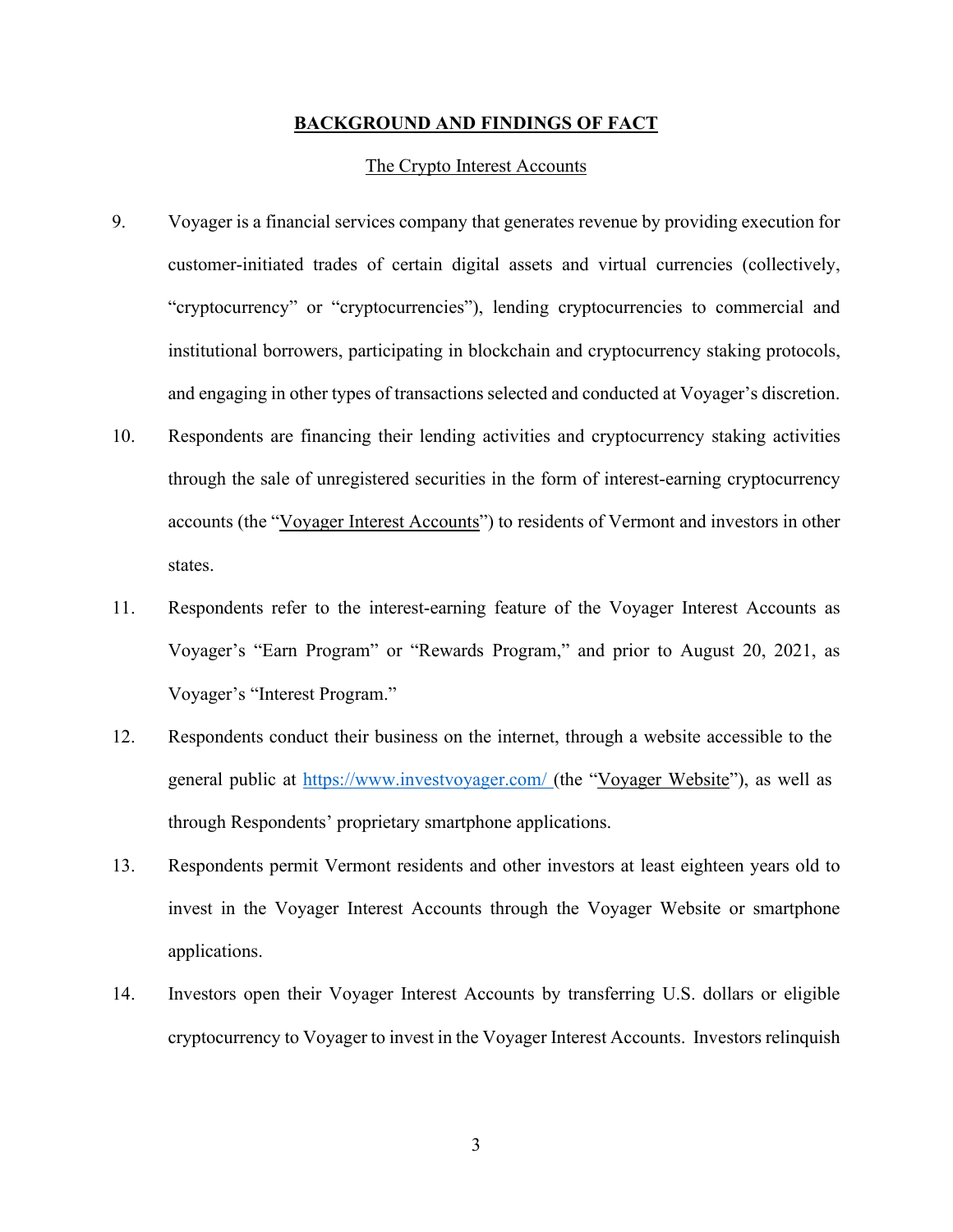control over their deposits and Voyager takes legal and beneficial ownership of the investors' deposits.

- 15. Investors retain the right to withdraw their deposited cryptocurrencies but investors otherwise consent to Voyager's use of such cryptocurrencies consistent with the terms of the Voyager Interest Accounts, including: commingling cryptocurrencies with cryptocurrencies deposited by other investors; holding cryptocurrency held in an investor's account in Voyager's name or in another name; pledging, repledging, hypothecating, rehypothecating, selling, lending, staking, arranging for staking, or otherwise transferring or using any amount of such cryptocurrency, separately or together with other property, with all attendant rights of ownership, and for any period of time and without retaining a like amount of cryptocurrency; and otherwise using or investing such cryptocurrency at the investor's sole risk.
- 16. In exchange for consideration (*i.e*. deposits and the attendant rights to use them as described above) received in the present, Voyager is promising to pay lucrative interest rates in the future. Voyager is currently promoting the interest rates through the Voyager Website and apps, which advertise annualized returns on cryptocurrencies for retail investors, many of which rates significantly exceed the rates currently being offered on short-term investment grade fixed income securities or on bank savings accounts.
- 17. Voyager sets the interest rates it pays on various cryptocurrencies in advance, typically on a monthly basis. Voyager sets its interest rates based on various considerations and prioritizing Voyager's need for particular types of cryptocurrencies or digital assets.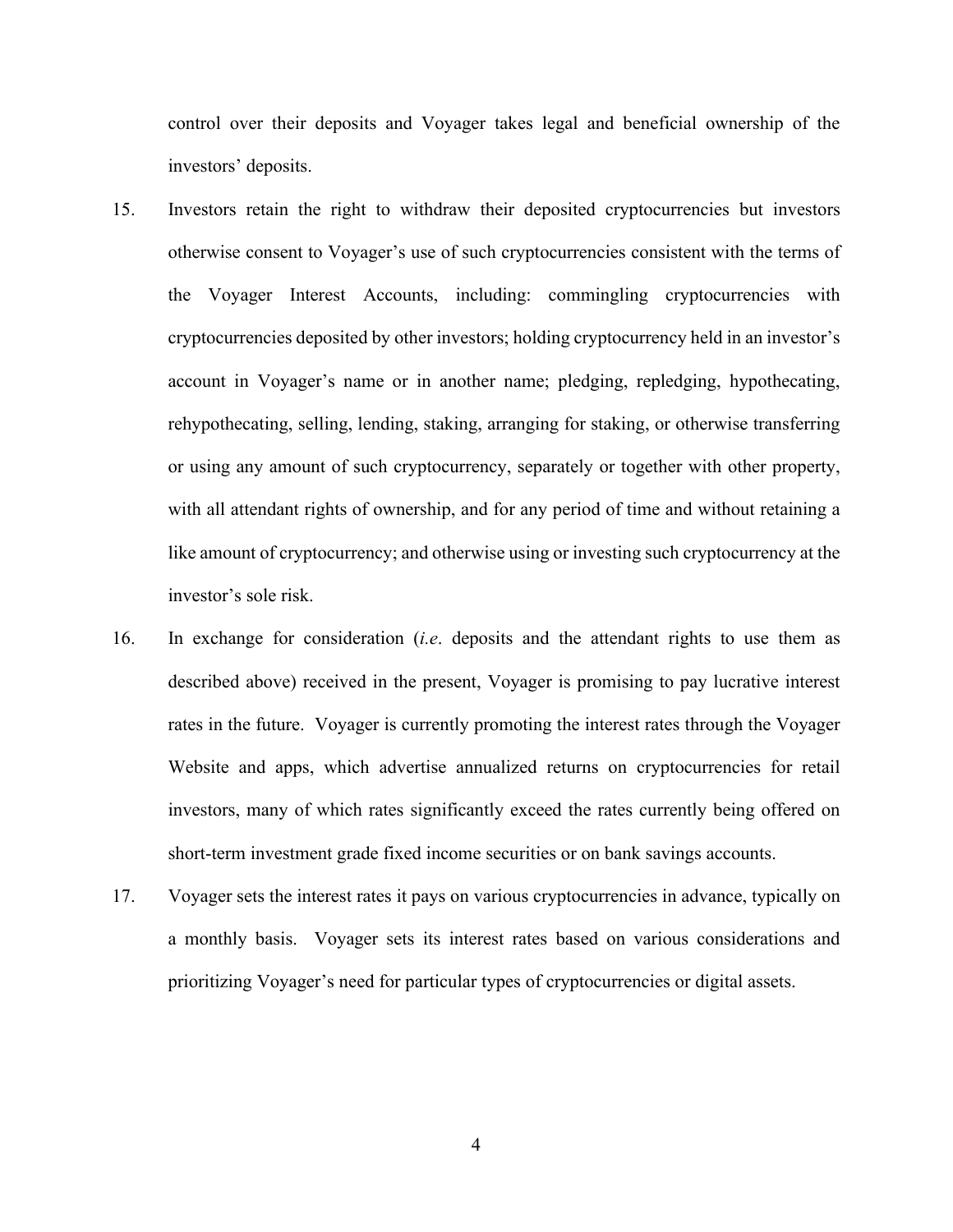- 18. The accrual of interest is calculated using a daily periodic rate applied to the principal in a Voyager Interest Account and interest is paid the month after it accrues. Interest is payable on or before the fifth business day of each month for the interest accrued the prior month.
- 19. Interest payments are denominated in the same type of cryptocurrency or digital asset originally invested.
- 20. Retail investors may withdraw their cryptocurrencies at any time, subject to certain processing times and minimum balance requirements; however this right is limited by Voyager's sole discretion to delay or prohibit withdrawals.
- 21. As of March 1, 2022, Voyager had over \$5 billion in outstanding Voyager Interest Account liabilities and more than 1.5 million funded accounts from the sale of Voyager Interest Accounts, nationally.
- 22. As of March 1, 2022, more than 1,500 Vermont residents have over \$6.3 million invested in Voyager Interest Accounts.

## The Lack of Registration and Public Protections

- 23. Respondents are not licensed as money transmitters under the Vermont Money Services Act, 8 V.S.A. § 2500, *et seq*.
- 24. Respondents are not registered with the Vermont Department of Financial Regulation to offer or sell securities in Vermont.
- 25. The Voyager Interest Accounts are not registered or permitted for sale in Vermont, nor do they qualify for any exemption from registration pursuant to the Securities Act.
- 26. The Voyager Interest Accounts are not registered for offer or sale with the United States Securities and Exchange Commission (the "SEC").

5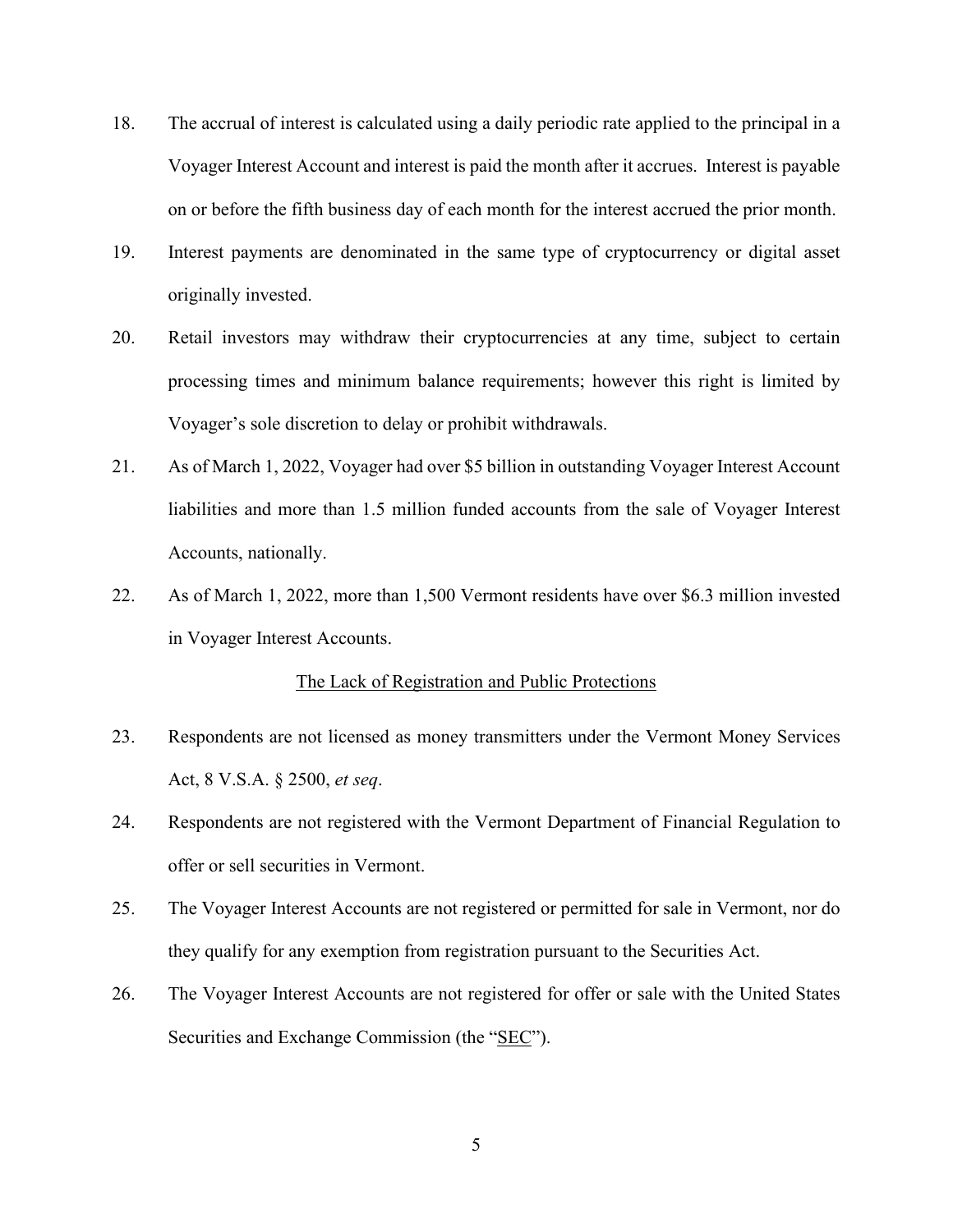- 27. Respondents did not file or cause to be filed a registration statement with the SEC in connection with the offer and sale of the Voyager Interest Accounts.
- 28. Respondents are not disclosing material information to Voyager Interest Account investors that issuers of registered securities must include in a registration statement and provide to prospective investors in the form of a prospectus pursuant to Subchapter 3 of the Securities Act and Section 6-1 of the Vermont Securities Regulations.
- 29. The Voyager Interest Accounts are not protected by Securities Investor Protection Corporation, otherwise known as the SIPC, a federally mandated, non-profit, memberfunded United States corporation created under the Securities Investor Protection Act of 1970 that mandates membership of most US-registered broker-dealers.
- 30. The Voyager Interest Accounts are also not insured by the Federal Deposit Insurance Corporation, otherwise known as the FDIC, an agency that provides deposit insurance to depositors in the United States, or the National Credit Union Administration, otherwise known as the NCUA, an agency that regulates and insures credit unions.

# Voyager's Past and Continuing Registration Violations

- 31. On June 22, 2021, Voyager applied for a Vermont money transmitter license; Voyager's application remains pending.
- 32. On July 1, 2021, as part of its review of Voyager's pending application for a Vermont money transmitter license, the Department directed Voyager to provide an affidavit, signed and dated by an officer of the company, indicating whether or not business has been conducted with any Vermont clients.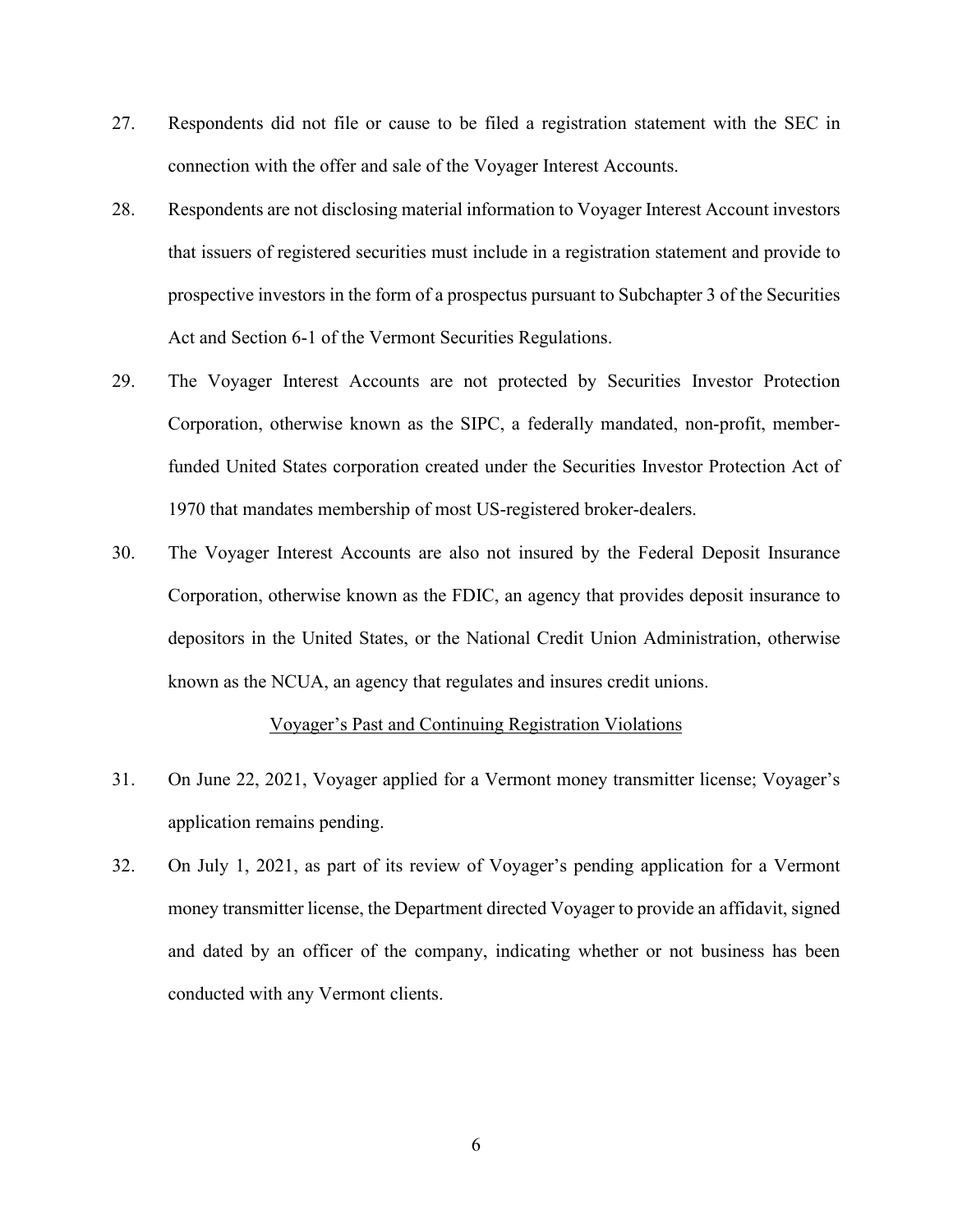- 33. On August 3, 2021, Voyager's chief compliance officer provided a statement confirming that "Voyager Digital LLC has not conducted any unlicensed business activities with Vermont clients." Voyager did not provide the required affidavit.
- 34. On September 21, 2021, the Department requested that Voyager provide information regarding all financial business engaged in, effected, conducted or facilitated by Voyager or any of its affiliates with any customer, client, borrower, person or entity located or residing in the State of Vermont. Voyager did not provide the requested information.
- 35. On February 18, 2022, the Department resent its request and directed Voyager to respond by March 1, 2022. Voyager complied with this final request, and confirmed that over three thousand Vermonters have either signed up for, opened, or invested in Voyager Interest Accounts between December 20, 2020 and February 28, 2022.<sup>[1](#page-6-0)</sup>
- 36. Respondents continue to offer the Voyager Interest Accounts to Vermonters without complying with the registration requirements in Vermont law, as set forth in this Show Cause Order.

# **CONCLUSIONS OF LAW**

37. Pursuant to 9 V.S.A. § 5301, "[i]t is unlawful for a person to offer or sell a security in this State unless: (1) the security is a federal covered security; (2) the security, transaction, or offer is exempted from registration under sections 5201 through 5203 of this chapter; or (3) the security is registered under this chapter."

<span id="page-6-0"></span><sup>&</sup>lt;sup>1</sup> In addition to the unregistered offering and sale of securities in the form of Voyager Interest Accounts, Voyager's response on March 1, 2022, reported extensive unlicensed business activities with Vermont customers that appear to require a Vermont money transmitter license pursuant to 8 V.S.A., Chapter 79. Such matters are beyond the current scope of this Order, which is limited to enforcement of the Securities Act.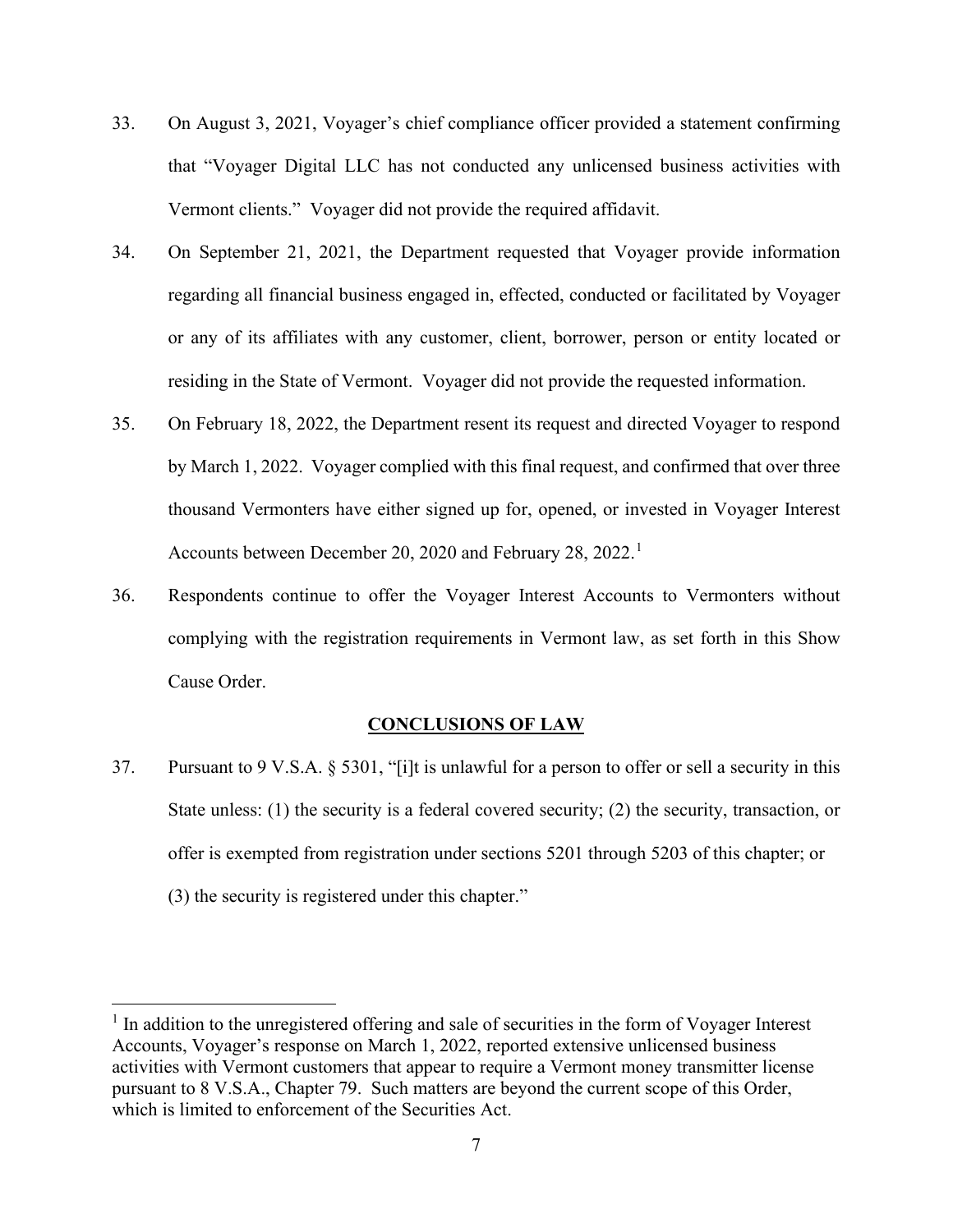- 38. Pursuant to 9 V.S.A § 5102(28), the term "security" includes notes, investment contracts, evidence of indebtedness, and related types of participation in profit-sharing agreements. Section 5102(28)(D) specifies that the Securities Act's definition of security includes "an investment in a common enterprise with the expectation of profits to be derived primarily from the efforts of a person other than the investor and a 'common enterprise' means an enterprise in which the fortunes of the investor are interwoven with those of either the person offering the investment, a third party, or other investors." *Id.* (codifying the definition set forth in *SEC v. W.J. Howey Co.*, 328 U.S. 293 (1946), commonly referred to as the "*Howey* test").
- 39. The Voyager Interest Accounts offered by Respondents are securities within the meaning of 9 V.S.A. § 5102(28).
- 40. The Voyager Interest Accounts were neither federal covered securities nor registered with the Department nor exempted from registration when Respondents offered or sold them to Vermont investors.
- 41. Accordingly, Respondents are in violation of 9 V.S.A. § 5301.

#### **ORDER**

ACCORDINGLY, IT IS HEREBY ORDERED that Respondents show cause to the Commissioner, within thirty (30) days of the date of this Order, why an order should not be entered by the Commissioner directing Respondents to cease and desist offering Voyager Interest Accounts in Vermont, and further, as a condition of such order, to pay restitution and meet such other terms and conditions as the Commissioner deems appropriate under 9 V.S.A. § 5604, including, but not limited to a civil penalty of not more than \$15,000.00 for each violation.